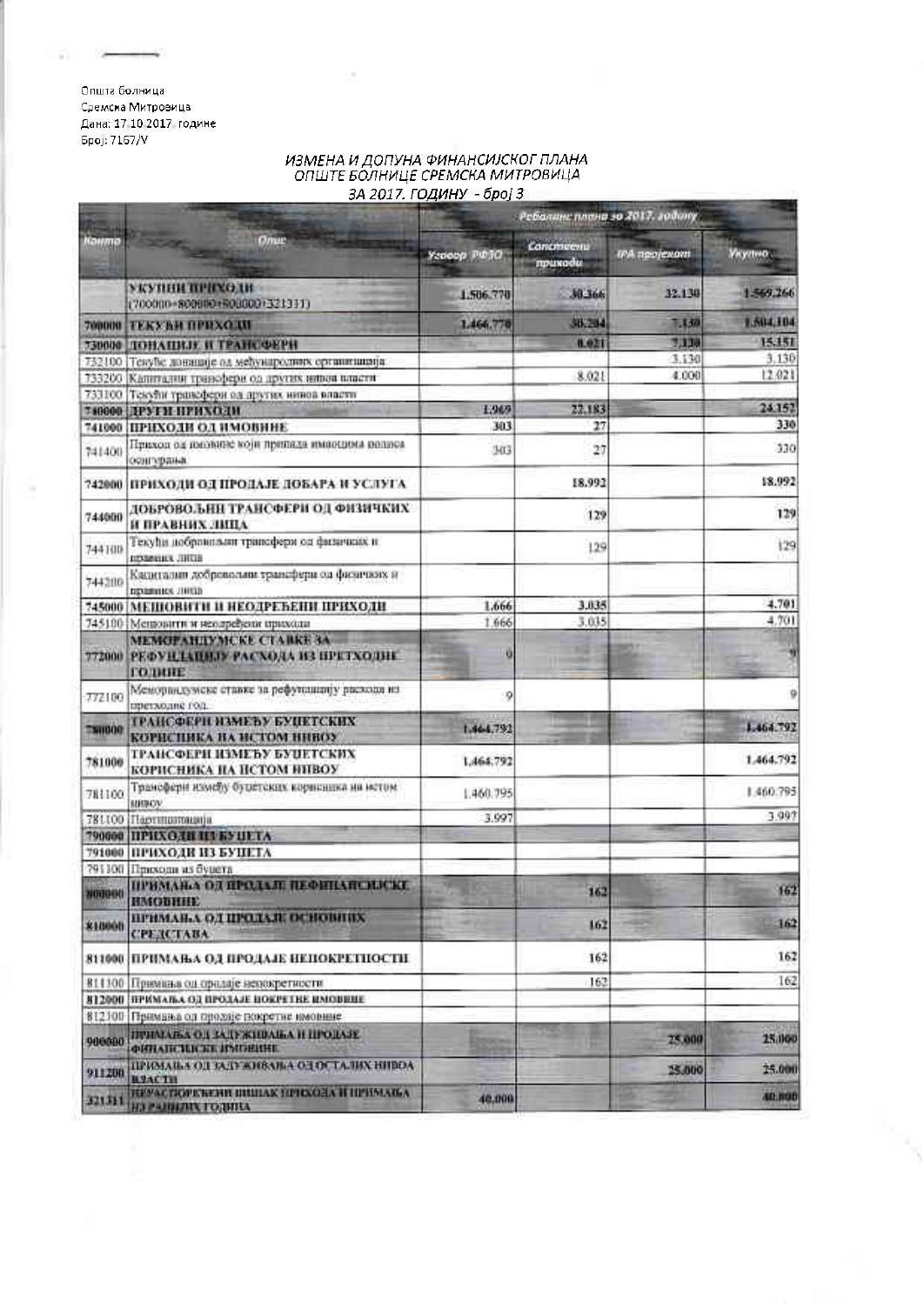|               | <b>УКУПНИ РАСХОДИ (400000+500000+600000)</b>                       | 1.506.770      | 30.366 | 28.834 | 1,565,970      |
|---------------|--------------------------------------------------------------------|----------------|--------|--------|----------------|
| <b>LOODER</b> | <b>ГЕКУЋИ РАСХОДИ</b>                                              | 1.584.473      | 20.445 | 2.697  | 1.527.615      |
|               | <b>410000 РАСХОДИ ЗА ЗАПОСЛЕНЕ</b>                                 | 876,905        | 2,947  | 279    | 880,131        |
|               | 411000 ПЛАТЕ, ДОДАЦИ И ПАКНАДЕ ЗАПОСЛЕНИХ                          | 702.815        | 2.500  | 223    | 705.538        |
| 411100        | Плате додаци и накнаде запослених                                  | 702.815        | 2.500  | 223    | 705:538        |
| 412000        | СОЦИЈАЛНИ ДОПРИНОСИ НА ТЕРЕТ<br>ПОСЛОДАВЦА                         | 125.898        | 441    | 56     | 126.401        |
|               | 414000 СОЦИЈАЛНА ДАВАЊА ЗАПОСЛЕНИМА                                | 2.466          |        |        | 2.466          |
| 414100        | Исплата накнада за време одсуствовања с посла на<br>терст фонцова  | 9              |        |        |                |
| 414300        | Отпремнине и помоћи                                                | 2 4 5 7        |        |        | 2.457          |
|               | 415000 НАКНАДЕ ТРОШКОВА ЗА ЗАПОСЛЕНЕ                               | 34.726         |        |        | 34.726         |
| 415100        | Пакнаде трошкова за запостене - превоз запослених                  | 34726          |        |        | 34 726         |
| 416000        | НАГРАДЕ ЗАПОСЛЕНИМА И ОСТАЛИ<br><b>ПОСЕБНИ РАСХОДИ</b>             | 11.000         |        |        | 11.000         |
| 416100        | Награде запосленима и остали посебни расходи<br>РУБИЛАРНЕ НАГРАДЕ  | 11 000         |        |        | 11 000         |
|               | 420000 КОРПШЋЕЊЕ УСЛУГА И РОБА                                     | 627.394        | 14:527 | 2.293  | 644.214        |
|               | 421000 СТАЛНИ ТРОШКОВИ                                             | 90,400         | 290    |        | 99.690         |
|               | 421100 Тронкови платног промета и банкарских устуга                | 2 100          |        |        | 2 100          |
|               | 421200 Енергетске vervre                                           | 74,600         |        |        | 74,600         |
|               | 421211 електрична енергија                                         | 29.500         |        |        | 29:500         |
|               | 421221 природни гас                                                | 42,500         |        |        | 42.500         |
|               | 421224 лож уље                                                     | 2.600          |        |        | 2.600          |
|               | 421300 Комуналие услуге<br>421400 Услуге комуникација              | 9,000          |        |        | 9,000<br>2,500 |
|               | 421500 Тропткови осигурања                                         | 2.500<br>2,200 |        |        | 2.200          |
|               | 421900 Сетали гропкови                                             |                | 290    |        | 290            |
|               | 422006 ТРОШКОВИ ПУТОВАЊА                                           | 200            | 168    | 156    | 1.124          |
|               | 422100 Трошкови службених путовања у земљи                         | 200            | 150    | 48     | 398            |
|               | 422200 Трошкови службених путовања у иностранству                  |                |        | 708    | 708            |
|               | 422900 Остали трошкови транспорта                                  |                | 18     |        | 18             |
|               | 423000 YC-1YTE 110 \ EGROPY                                        | 5,960          | 2.600  |        | 11.654         |
|               | 423100 Алминистративне услуге                                      | 10             |        |        | 10             |
|               | 423200 Компјутерске услуге                                         | 3.500          |        |        | 3.500          |
|               | 423360 Услуге образовања и усавршавања запослених                  | 2.600          | 10H    |        | 2.700          |
|               | 423400 Услуге информисања                                          | 850            | 450    |        | $-1.300$       |
|               | 423500 Стоучне услуге                                              | 1.000          | 600    |        | 1,600          |
|               | 423600 желуге за домаћинство и угоститељетво                       |                | 150    |        | 150            |
|               | 423700 Репрезентација                                              |                | 499    |        | 490            |
|               | 423900 Octare onarre vervre                                        | 1000           | 9001   |        | 1.900          |
|               | 424000 СПЕЦИЈАЛИЗОВАНЕ УСЛУГЕ<br>424300 Memminicke vervice         | 1.700<br>1.500 | 324    |        | 2:024<br>1,500 |
| 424600        | Услуге очувања животне средине, науке и геодетске<br><b>Venyre</b> |                |        |        |                |
|               | 424900 Сстале специјализоване услуге                               | 200            | 324    |        | 524            |
|               | 425000 TEKY TE HOUPABKE И ОДРЖАВАЊЕ                                | 24.200         | 404    |        | 24,600         |
|               | 425100 Гекуће поправке и одржавање зграда и објеката               | 8300           | 400    |        | 8.700          |
|               | 425200 Текуће поправке и одржавање опреме                          | 15,900         |        |        | 15,900         |
|               | <b>426000 MATEPHIA.1</b>                                           | 501.934        | 10.646 | 1.537  | 514.111        |
|               | 426100 Административни материјал                                   | 5.500          |        |        | 5,500          |
| 426111        | Канневции жи материјал                                             | 4 000          |        |        | 4.000          |
|               | 426129 Остали расходи за одећу, обућу и иуниформе                  | 1500           |        |        | 1.500          |
| 426300        | Материјали за образовање и усавршавање<br>мнослених                | 200            |        |        | 200            |

 $\left| \Sigma \right\rangle$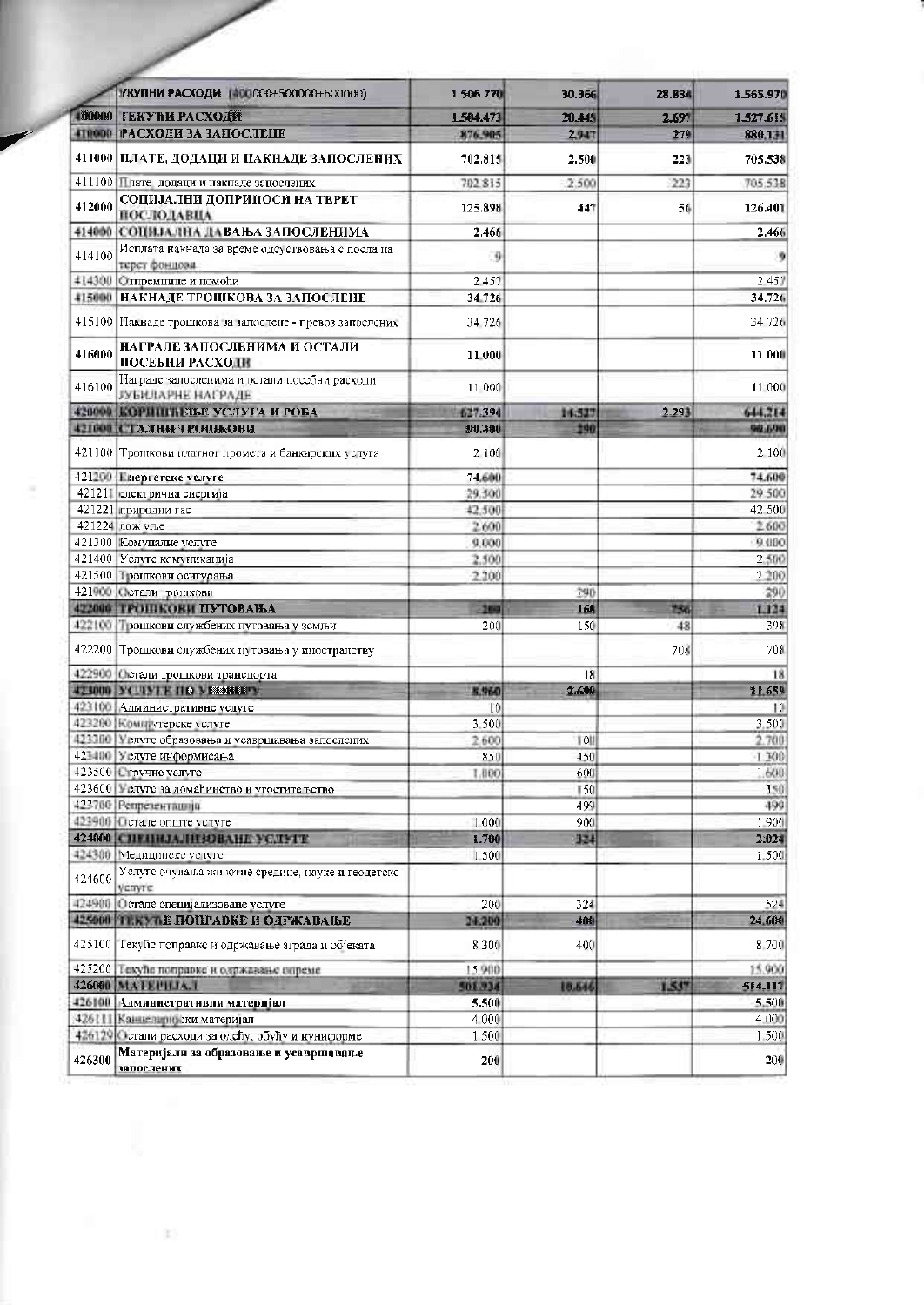|        | и Материја на за саобраћај - гориво                                      | 2.010                |                 |                | 2.010          |
|--------|--------------------------------------------------------------------------|----------------------|-----------------|----------------|----------------|
|        | 126700 Медицински и лабораторијски материјали                            | 442.793              | 3.997           | 1,001          | 447.791        |
|        | 426731 Материјал за вакцинацију                                          | 180                  |                 |                | 180            |
|        | 426741 Материјал за имунизацију                                          | 300                  |                 |                | 300            |
|        | 426750 Лекови                                                            | 140.754              | 1.997           |                | 142.751        |
|        | 426751 Лекови у СЗЗ                                                      | 107 031              | 1997            |                | 109 028        |
|        | 426752 Нерегистровани лекови Д листа                                     | 2.600                |                 |                | 2 600          |
|        | 426753 Лекови ван листе                                                  | 500                  |                 |                | 500            |
|        | 426754 Рисполент                                                         | 14 000               |                 |                | 14.000         |
|        | 426755 Лекови за хемофилију                                              | 14 023               |                 |                | 14 023         |
|        | 426756 Лекови ван уговора (течни киссоник)                               | 2600                 |                 |                | 2600           |
|        | 426760 Ортопедски и уградни материја и                                   | 42.800               |                 |                | 42.800         |
|        | 426761 Ортонедски материјал - протезе                                    | 24 118               |                 |                | 24 118         |
|        | 426762 Остали уградни материјан у ортопедији                             | 9849                 |                 |                | 9849           |
|        | 426763 Сочива                                                            | 3.252                |                 |                | 3 2 5 2        |
|        | 426765 Станчери                                                          | 5 081                |                 |                | 5 081          |
|        | 426766 Мрежице                                                           | 500                  |                 |                | 500            |
|        | 426770 Цитостатици                                                       | 17.204               |                 |                | 17.204         |
|        | 426780 Материјал и лекови за дијализу                                    | 123,315              |                 |                | 123.315        |
|        | 426781 Материјал за дијализу                                             | 107 547              |                 |                | 107 547        |
|        | 426782 Лекови за дијализу (Ц. иста)                                      | 15 768               |                 |                | 15 768         |
|        | 426790 Медицински и сапитетски материјали                                | 118,240              | 2.000           | 1.001          | 121.241        |
|        | 426791 Остали мед и пабор Материјал                                      | 115 840              | 2000            | 1001           | 118 841        |
|        | 426791 Крв и крвни деривати                                              |                      |                 |                |                |
|        | 426792 Медицински гасови                                                 | 2400                 |                 |                | 2 400          |
| 426800 | Материјали за одржавање хигијене и исхрана                               | 31.431               |                 |                | 31.431         |
|        | 426821 Исхрана болесника                                                 | 24 4 31              |                 |                | 24 4 31        |
|        | 426810 Материјал за одржавање хигијене                                   | 7 000                |                 |                | 7000           |
|        | 426900 Материјали за посебне намене                                      | 20.000               | 6.649           | 536            | 27,185         |
| 430000 | АМОРТИЗАЦИЈА И УПОТРЕЋА СРЕДСТАВА<br>14 PAR                              |                      |                 |                |                |
|        | 431000 АМОРТИЗАЦИЈА НЕКРЕТИННА И ОПРЕМЕ                                  |                      |                 |                |                |
|        | 431100 Амортизација зграда и грађевинских објеката                       |                      |                 |                |                |
|        | 431200 Амортизација опреме                                               |                      |                 |                |                |
|        | 431300 Амортизација осталих некретнина и опреме                          |                      |                 |                |                |
| 440000 | ОТПЛАТА КАМАТА И ПРАТКНИ ТРОШКОВИ<br>gang<br><b>ЗАДУЖИВАНА</b>           |                      | 4,101           | 125            | 575            |
|        | 44000 ПРАТЕЛЯ ГРОШКОВН ЗАЛУЖИВАЊА                                        |                      | 4道              | 3 <sup>h</sup> | 5TL            |
| 441200 | Отплата камате осталим нивоима власти                                    |                      | 3               | 125            | 128            |
|        | 444100 Негативне курсне раз нике                                         |                      | Ţ               |                | $\overline{z}$ |
|        | 444200 Казне за кашњење                                                  |                      | 4401            |                | 440            |
|        | 460000 ДОНАЦИИ, ДОТАПИЛЬ И ТРАНСФЕРИ                                     | 95                   |                 |                | 95             |
|        | 465000 ОСТАЛЕ ЛОТАНИЯ Я ГРАНСФЕРИ                                        | 95                   |                 |                | 35             |
|        | 465100 Остале текуће доташије и трансфери                                | 95                   |                 |                | 95<br>2,600    |
|        | 480000 ОСТАЛИ РАСХОДИ                                                    | 79                   | 2.521           |                | 1.565          |
|        | 482000 ПОРЕЗИ, ОБАВЕЗЫЕ ТАКСЕ И КАЗИЕ                                    | ü                    | 0.5B            |                | 45             |
|        | 482100 Остали порези                                                     | 45<br>$\overline{9}$ | 511             |                | 520            |
|        | 482200 Обавезне таксе                                                    |                      | 1 000           |                | 1 000          |
|        | 482300 Новчане казне                                                     |                      |                 |                |                |
| 483000 | <b>ПОВЧАНИ КАЗНЕ И ПЕНАЛИ ПО РЕПЕНАТ</b>                                 |                      | 000.1           |                | 1,000          |
|        | СУДОВА (6331)                                                            |                      | 1 000           |                | 1 000          |
|        | 483100 Новчане казне и пенали по решењу судова                           |                      |                 |                |                |
| 485800 | НАКИАДА ШТЕГЕ ЗА ПОВРЕДЕ ИЛИ ШТЕЗУ<br>ПАНЕТУ ОД СТРАНЕДРЖАВНИХ ОРАГАНА   | 25                   | tū              |                | 35             |
| 485100 | Накнада штете за повреде или штету нанстих од<br>стране државних орагана | 25                   | 10 <sup>1</sup> |                | 35             |
|        | 500000 ИЗДАЦИ ЗА НЕФИНАНСИЈСКУ ПМОВИНУ                                   | 2:297                | 9.921           | 22.137         | 34.355         |
|        | <b>510000 ОСНОВНА СРЕДСТВА</b>                                           | 2.297                | 9.921           | 22.137         | 34,355         |
|        | 511000 ЗГРАДЕ И ГРАБЕВИНСКИ ОБЈЕКТИ                                      |                      | 1.000           |                | 1.000          |
|        | 511100 Куповния зграда и објеката                                        |                      |                 |                |                |